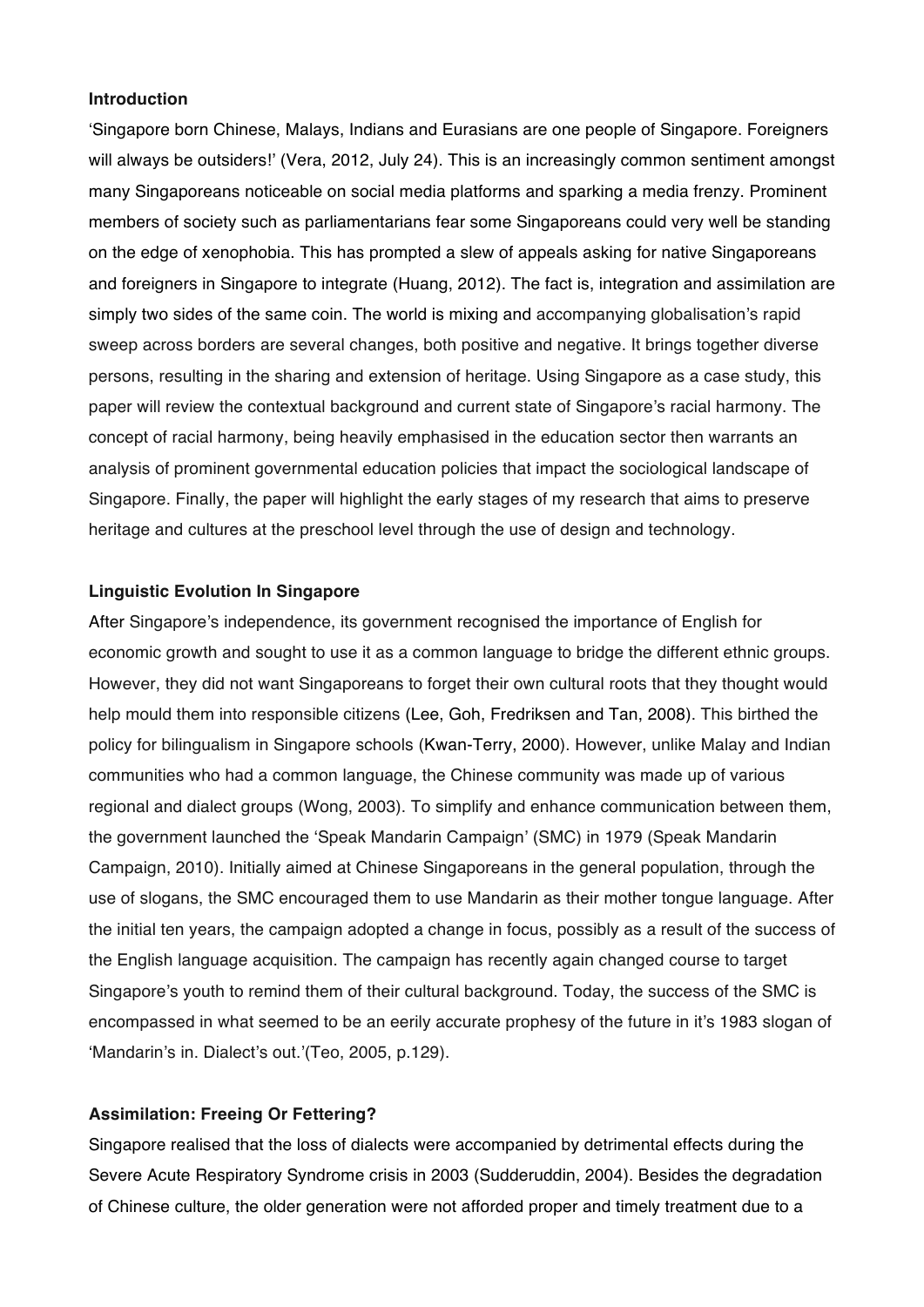lapse in communication. In addressing this issue, the government eased its restrictions over dialect use in broadcast media.

With a prevalent common language due to the resounding success of the SMC, dialects no longer pose a threat like they did in the 1960s. Conversely, it has become a need for dialects to be allowed so that the younger generation of Singaporeans can communicate effectively with the elderly before opportunities are lost. But more importantly, that young Singaporeans will learn to appreciate their heritage and the values that come with it, that dialects do not die and that cultures do not die.

The need for continued survival and expansion of culture stems from the need to nurture students in ways that afford them the opportunity to learn an array of skills that will help them excel in life. Values shared in communities across the world today have been developed over the years by beliefs and values of those before us. While some are lost along the way, those that have withstood the test of time were likely to be considered important and held in high regard. Through the imparting of values and cultures, a person's character is developed. Such is the unbreakable bond forged by the interweaving of values, character and culture.

#### **Holistic Beginnings**

Recently, the government has recognised the need for character building through holistic education. As part of its new approach, the Ministry of Education introduced a range of award incentives aimed at encouraging students and schools to engage in holistic learning. (Channel News Asia, 2012). In a speech by Singapore's Minister for Education, holistic education was described as education that enables a child to tell right from wrong, think critically, communicate effectively and contribute to society civically (Ministry of Education Singapore, 2012).

Earlier, Miller (1996) provided further elements to aid holistic education - balance, inclusion and connection. It was noted that educators had to be mindful of different aspects of a child's development by balancing group collaboration and individual work and the linking of knowledge and imagination to aid understanding. The next element of inclusion suggested that education systems should ideally use three varying orientations in helping students acquire knowledge. Transmission is when a student learns through reading texts or listening. It is a traditional form of education and comparable on some levels to mimicry. The next orientation, transactional, is when students are taught to solve problems rationally and inquisitively. This takes on a more interactive approach in education and encourages active participation. Finally, the transformation orientation. Here, students are encouraged to solve prescribed problems with creative but relevant knowledge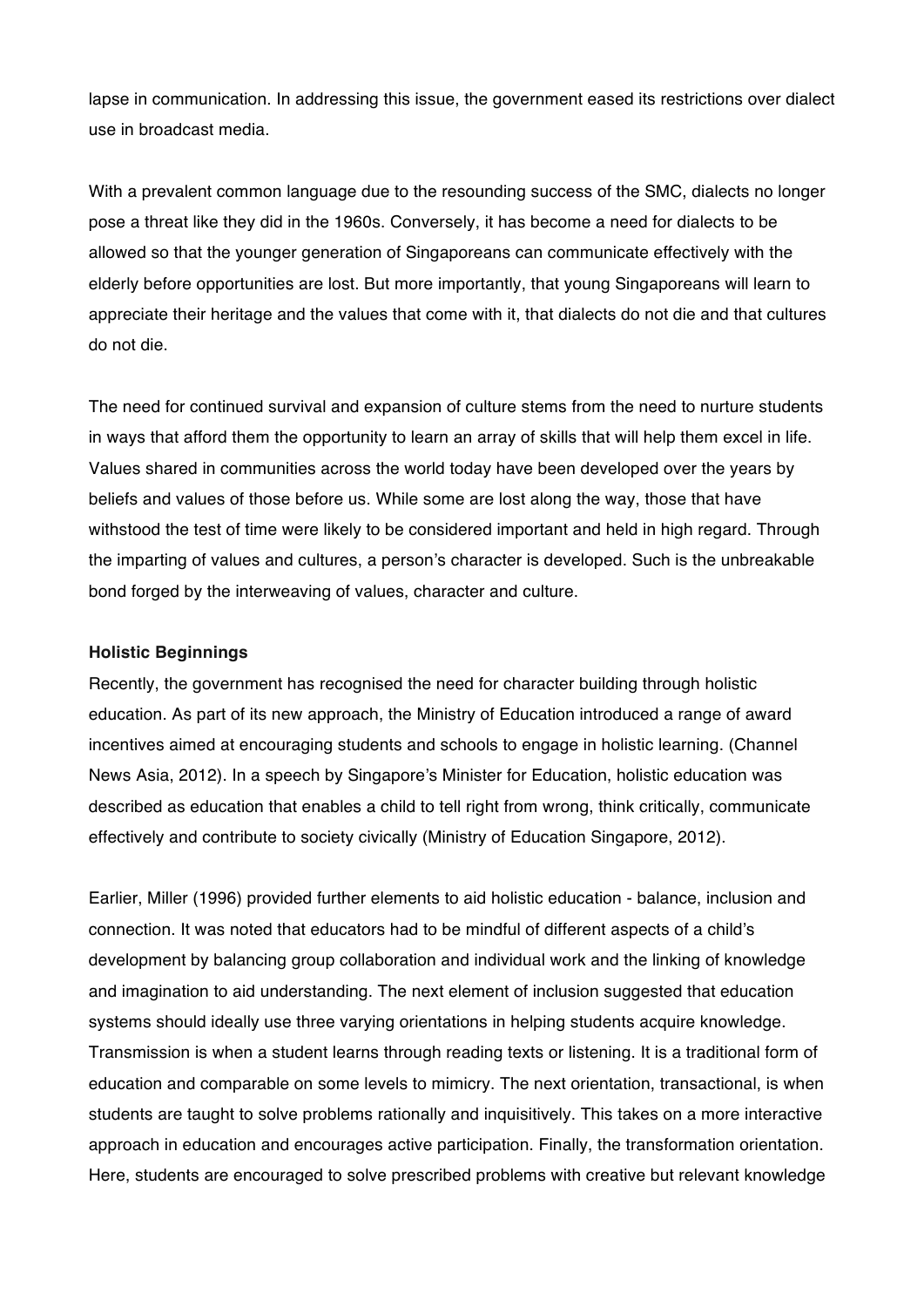so that learning becomes a personal and socially meaningful process. With a combination of the above three, students are engaged in well-rounded curricula.

The final element put forward by Miller is that of connection. Students can identify themselves as part of a larger society and understand their place in the world. It is when these three elements are practised that institutions will be able to educate holistically. Ravitch (2007) adds that emotional intelligence forms an imperative factor in the equation of successful education. Research has shown that emotional and social development are important in children early on. Through nurturing a child's knowledge of culture, he or she can be taught early on, the concepts of resilience and empathy aiding interaction with others creating social cohesion (Abdullah, 2009). Lynch and Hanson (1998) noted that, by the age of five, children begin to understand culture and gain the ability to learn cultural patterns swiftly. This is in line with Connecting Dots.

## **Change Through Designed Changes**

Adults should carefully safeguard the physical and psychological environment of children so that they are provided with the optimum opportunity to develop. A child's development is influenced by varying factors such as their genetic makeup, and social and cultural relationships. Through interactions with their family, children can learn to form relationships and find individuality at a comfortable pace (Berk, 2001). Through Connecting Dots' interactive activities, families will be provided with the means to actively participate in their child's academic learning and psychological well being through the strengthening of relationships (Dowling, 2010; Shonkoff & Phillips, 2000). It will also challenge and encourage families to explore and construct alternative ways of being and doing.

Centered on helping children construct their own knowledge for meaningful learning, Connecting Dots will be presented as a trial interactive educational website portraying a series of webisodes. Varying in length and using the Internet as a medium, these are a new form of media and differ from traditional television episodes (The Computer Language Company Inc., 2012). Each webisode will feature stories using medleys of live actions, songs and animation based on specific themes that support the objectives of instilling in preschoolers holistic values. Building on a foundation of traditional education pedagogies such as learning styles, teaching strategies and interaction design principles, Connecting Dots will include elements that embody holistic education to achieve its objectives. Its activities will engage with a repertoire of teaching strategies such as acknowledgement where parents can observe and recognise a child's behaviour and efforts; coconstructing where the parent is involved in activities; and critical thinking by engaging in conversation that encourages children to examine interconnections in what is being presented and their own reality (Arthur, et al, 2005; MacNaughton & Williams, 2008). Through the research and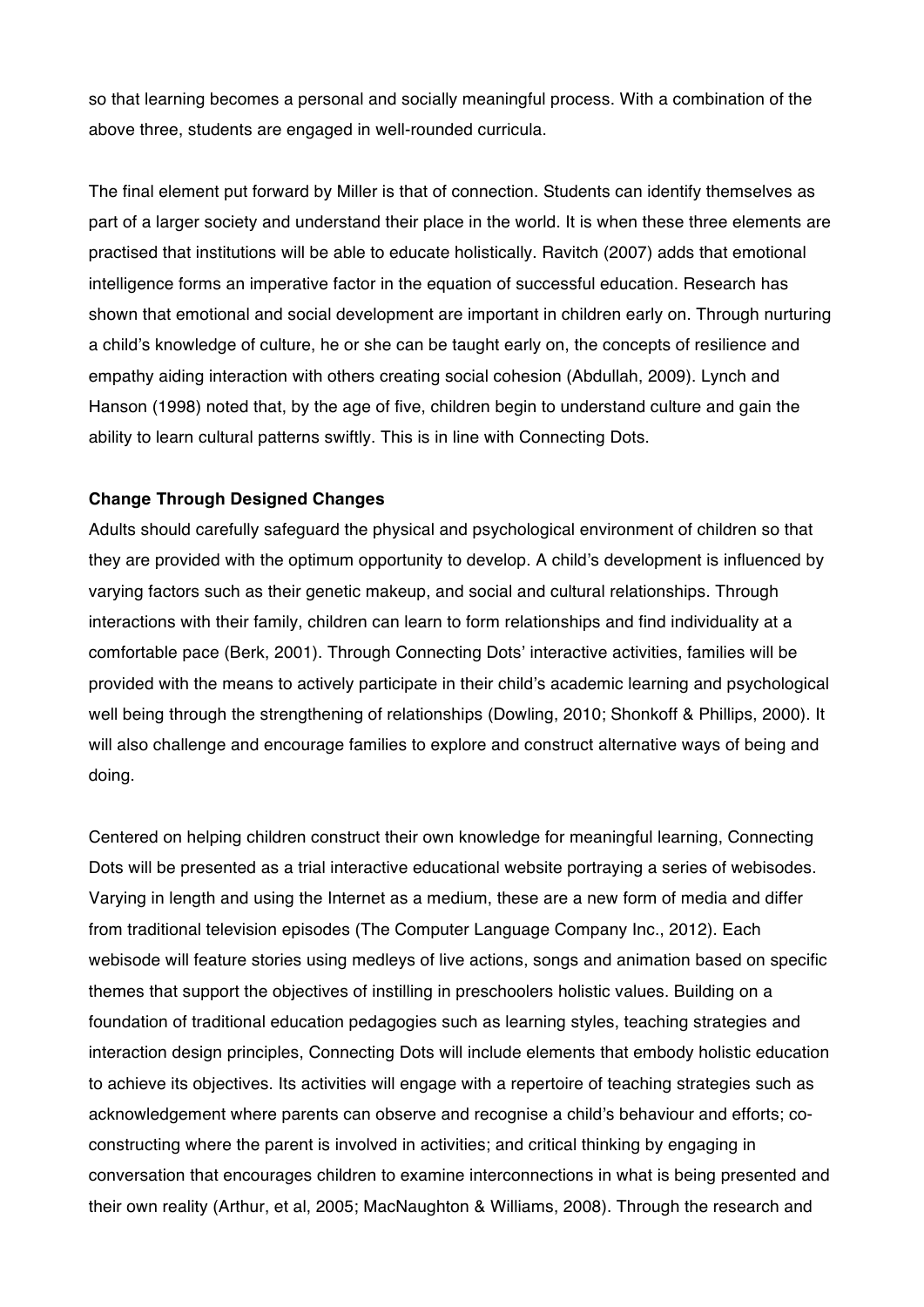construction of Connecting Dots, personalised interaction effect on the design and framework of online learning platforms will also be determined. Personalised interactive experience in Connecting Dots will allow users to create their own unique pieces of craft and artwork that can then be integrated as elements in the multimedia experience.

By engaging Fleming's (2006) Visual, Aural, Read / Write and Kinesthetic (VARK) model of learning theory, Connecting Dots caters to differing individual preferences in communicating and receiving information. Visual images and aural stimulants can leave indelible impressions affecting memory retention (Walma van der Molen & Van der Voort, 2000). Because multimedia mediums conventionally contain visual and aural content, the inclusion of interactivity will increase the potential for kinesthetic learners. Through a child's involvement in the creation of artwork that supports or advances the story being told, the hands-on multi-sensory experience will provide preschoolers with memorable moments that encapsulate the lessons and themes of Connecting Dots.

The website will also be guided by Mayer's multimedia design principles serving as a practical guide for the design and construction of a multi-modal experience (Mayer, 2002). The five principles are multiple representation principle; contiguity principle; split-attention principle; individual difference principle and coherence principle. In the multiple representation principle, Mayer believes that information presented in various methods better accommodate users. This principle supports Fleming's VARK model and is also the foundation on which print and mass media are created. The contiguity principle asserts that corresponding information should be exhibited simultaneously and in close proximity so that users can link information and explore their own understanding. The split-attention principle and coherence principle affects instructional design in a significant manner. Influencing visual and aural materials presented in instructional designs, data should be carefully and concisely presented so that extraneous information will not cause information overload that can hinder a user's learning. The design of the site will also consider the individual difference principle by ensuring that the amount and approach of guidance throughout the site will accommodate for the varying types of learners. By selecting, organising and allowing individuals to link verbal and visual information, effective learning and deeper understanding can be achieved through Connecting Dots.

Programmed to recognise patterns and latch onto sequences, the human brain is a remarkable processor that gives human beings the innate ability to create, contribute and respond to stories. Using stories, children can be taught how to process and manage powerful emotions, life experiences, values and complex concepts such as coping with social rejection and sibling rivalry for long-term memory retention. The stories will also introduce preschoolers to the various cultures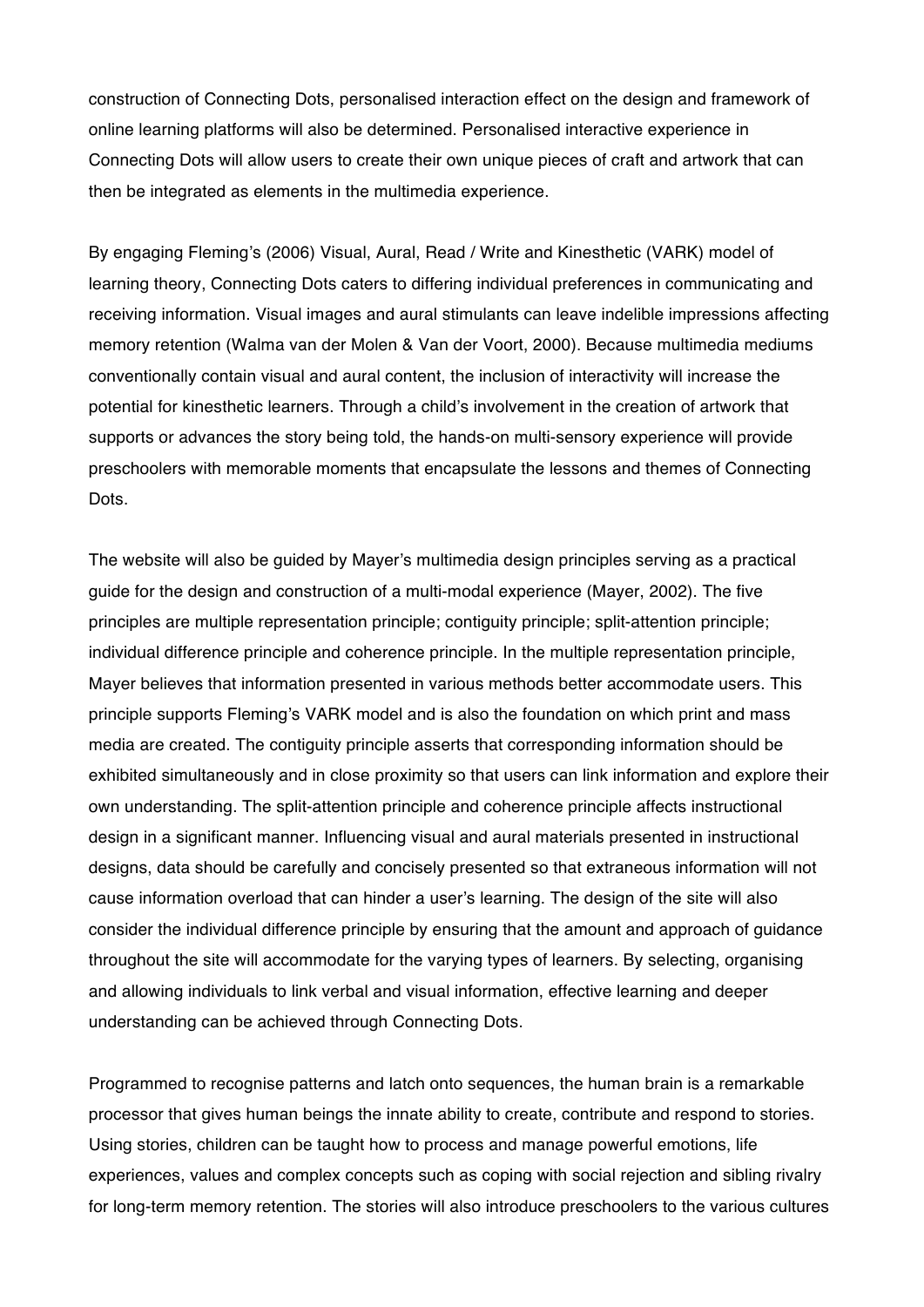of Singapore and teach them multicultural tolerance and acceptance through presenting parts of the story in Singapore's mainstream languages and major dialects such as Kristang; Punjabi; Hindi; Cantonese; Hokkien; and Teochew, At the same time, pre-schoolers can be acquainted with their ethnic roots and dialect as a way of preserving language and culture in Singapore. By giving families the chance to learn more than their own dialects, children are further exposed to social, cultural, cognitive and linguistic benefits (Corson, 1998).

Connecting Dots will feature seven interconnected webpages aimed to collectively fulfill the objectives of the project. The first page includes a video animation that guides audiences through the product's functions. The second presents materials that support craft activities required for preschoolers to take part in having a personalised interactive experience. One such example is to create popsicle stick flowers as a prop used in the story. Along with text instructions, video tutorials will give preschoolers and their parents step-by-step instructions on how to complete craft activities to further develop imagination, creativity and fine motor skills. The third page is a main feature and highlights Connecting Dot's webisodes through a video viewer with universal playback controls for intuitive user control. Here, parents can upload images of the craft work created with their child. By allowing personalisation of elements in the video, a child's attention is better engaged due to a sense of familiarity and achievement in having their work displayed.

Presenting standalone animations from webisodes, the fourth page allows users to choose between the language options available. Keywords from the story in the various languages will also be displayed and once selected, pop up as flashcards, capturing a user's attention, aiding their mental process of recall and providing preschoolers with yet another element of familiarity (Stuart, Masterson and Dixon, 2002). The fifth page will showcase biographies of characters from Connecting Dots in simple and easy to read formats to aid comprehension. In addition, parents can choose to find out more in-depth information about the characters, their backgrounds and values. A gallery page will also include bonus materials to give its viewers a better understanding of themes in the webisode and build rapport and empathy for characters. The final page of Connecting Dots will allow children to write letters and stories to share with characters, thus allowing them to relate better to characters on a personal level.

Through Connecting Dots, preschoolers will be introduced to holistic values that instill social consciousness and emotional intelligence. Additionally, it aims to encourage meaningful parentchild interaction and collaboration to help families discover and develop unique talents and interests of their young.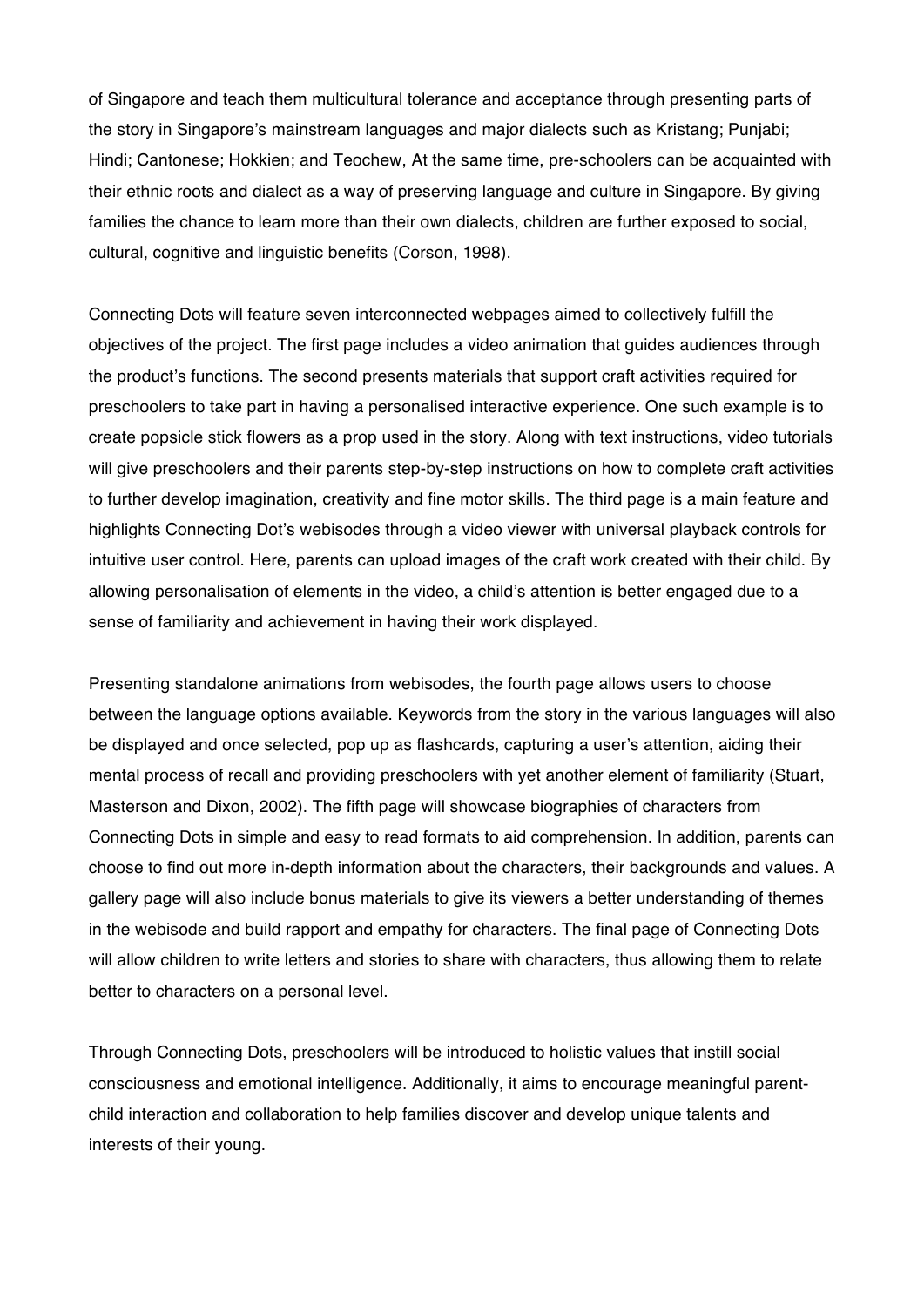# **Conclusion**

History is but a tool for change and improvement. Having identified that the loss of culture is detrimental to society in the long run, the time for change is now! Compared to past generations, the new breed of Singaporeans face different challenges. While there was a need for their predecessors to master either academic or vocational skills, it is important for students today to receive education that will produce a well-rounded society ready to tackle future challenges. It is no secret that the process of education takes up a large portion of a person's life. Therefore, balance should be struck in the responsibilities of holistically moulding a child both at home and at school and not left to either one. Learning is and should be an enjoyable experience and the appreciation of its value can be cultivated early on in a person's life. This is not a situation unique to Singapore but the whole world and positive action has to be taken in embracing the future but not at the risk of losing the past.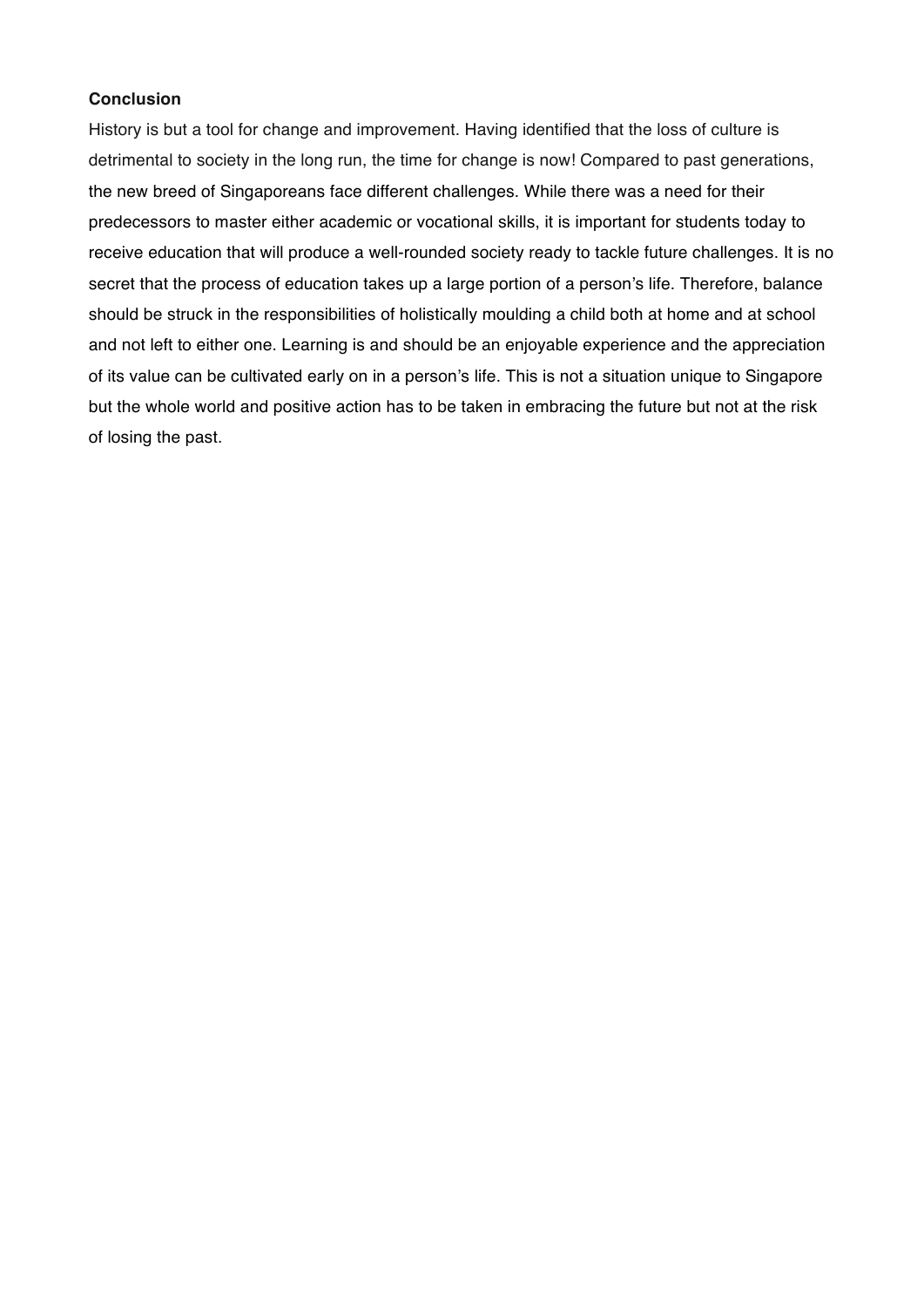## **Bibliography**

- ABDULLAH, A. C. (2009) Multicultural education in early childhood, *Journal of International Cooperation in Education*, 12(1): 159-175. http://home.hiroshima-u.ac.jp/cice/12-1Anna.pdf
- ARTHUR, L., BEECHER, B., DEATH, E., DOCKETT, S., & FARMER, S. (2005) *Programming And Planning In Early Childhood Settings* (3rd ed.), South Melbourne, Australia: Thomson.
- BERK, L.E. (2001) *Awakening children's minds: How parents and teachers can make a difference*, Oxford: Oxford University Press.
- CHANNEL NEWS ASIA (2012, March 8) Minister outlines MOE's plans for holistic education, http://www.channelnewsasia.com
- CORSON, D. (1998) *Changing Education For Diversity*, London: Open University Press.
- DOWLING, M. (2010) *Young Children's Personal, Social And Emotional Development* (3rd ed.), London : Sage Publications.
- FLEMING, N., & BAUME, D. (2006) Learning styles again: VARKing up the right tree!, *Educational Developments*, 7(4): 4-7. http://www.vark-learn.com [accessed March 15, 2012]
- HUANG, C. (2012, July 21) PM Lee warns of new fault lines between new citizens, native Singaporeans, Channel News Asia. http://www.channelnewsasia.com
- KWAN-TERRY, A. (2000) Language shift, mother tongue and identity in Singapore, *International Journal of the Sociology of Language*, 143(1): 85-106.
- LEE, S. K., GOH, C. B., FREDRIKSEN B., & TAN, J. E. (2008) *Toward A Better Future*, Singapore: National Institute of Education. http://site.ebrary.com.ezproxy.ecu.edu.au
- LYNCH, E. & HANSON, M. (eds.) (1998) *Developing Cross-Cultural Competence: A Guide For Working With Children And Their Families* (2nd ed.), Baltimore: Paul H. Brookes.
- MACNAUGHTON, G. & WILLIAMS, G. (2009) *Techniques For Teaching Young Children: Choices For Theory And Practice* (3rd ed.), Sydney: Pearson Education Australia.
- MAYER, R. E. (2002) Cognitive Theory and the Design of Multimedia Instruction: An Example of the Two-Way Street Between Cognition and Instruction, *New Directions for Teaching and Learning*, 2002(89): 55-71.
- MILLER, J. P. (1996) *The Holistic Curriculum*, Toronto: OISE Press.
- MINISTRY OF EDUCATION SINGAPORE (2012) *Signaling Importance of Holistic Education: Changes to Edusave Awards*. http://www.moe.gov.sg/media/press/2012/03/signallingimportance-of-holistic-education.php [accessed June 8, 2012]
- RAVITCH, D. (2007) *EdSpeak: A Glossary of Education Terms, Phrases, Buzzwords and Jargon*, Alexandria: Virginia. http://site.ebrary.com.ezproxy.ecu.edu.au
- SHONKOFF, J. & PHILLIPS, D. (eds.) (2000) *From Neurons To Neighborhoods: The Science Of Early Childhood Development*, Washington: National Academy Press.